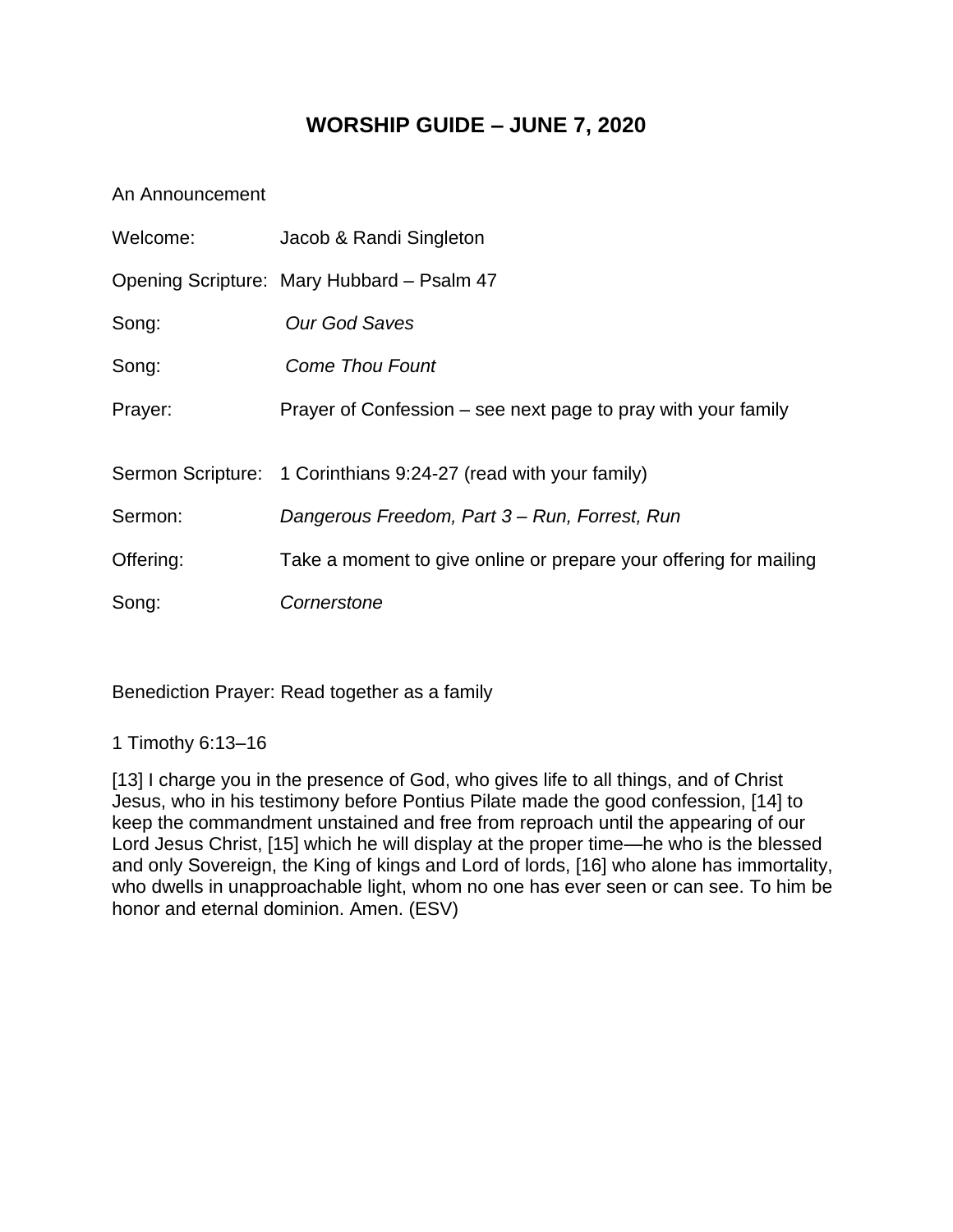#### **PRAYER OF CONFESSION**

Father, we come before you as our maker and our judge, conscious of our rebellion against you; conscious that, though you are our provider and our sustainer, we reject you.

Father, we confess that, though you are the most glorious, beautiful, awesome thing in the universe, our hearts are cold to you and we consider knowledge of you cheap.

Father, we confess that we do not do your will.

We confess that throughout our lives we reject what you have said to be good and embrace that which is evil.

Father, as we consider that Jesus Christ was obedient unto death, we confess that at the smallest inconvenience or hardship or denial of pleasure involved in obedience we quickly turn away from doing what pleases you. Sometimes even the effort of trying to understand whether or not something is your will is too much trouble for us.

We confess that, if disobedience makes the slightest offer of pleasure or comfort, we too often take it, ignoring the promises of life that you have made to those who follow you. Please forgive us and change us that we might have hearts responsive to your word.

Father, we confess that one of the ways we disobey you is in our lack of service toward others. We know that so often we refuse to relinquish our interests for the sake of others. Though we know that Christ was prepared to go to the cross in the service of us who deserved nothing of the kind, we are so often slow to lay aside our needs for the sake of others. We make excuses and rationalize why our needs should come first, forgetting that the Lord Jesus Christ has called us to follow him as a servant.

Father, as we consider our sin, we are sorry for how little we pray to you that sin might not reign in our hearts, how little we cry out to you for strength to resist sin in our lives. We pray that you would give us a greater concern for obedience so that we would pray daily for your strength to resist evil.

We bring our hearts before you Lord, full of evil and selfishness; and in the name of the Lord Jesus Christ and by his blood shed for our sake we ask that you would hear our prayer, have mercy upon us, forgive us, cleanse us and change us. For your name's sake, amen.

Hear the Word of God: "Praise be to the Lord, to God our Savior, who daily bears our burdens.

Our God is a God who saves; from the Sovereign LORD comes escape from death."

\*From 9Marks.org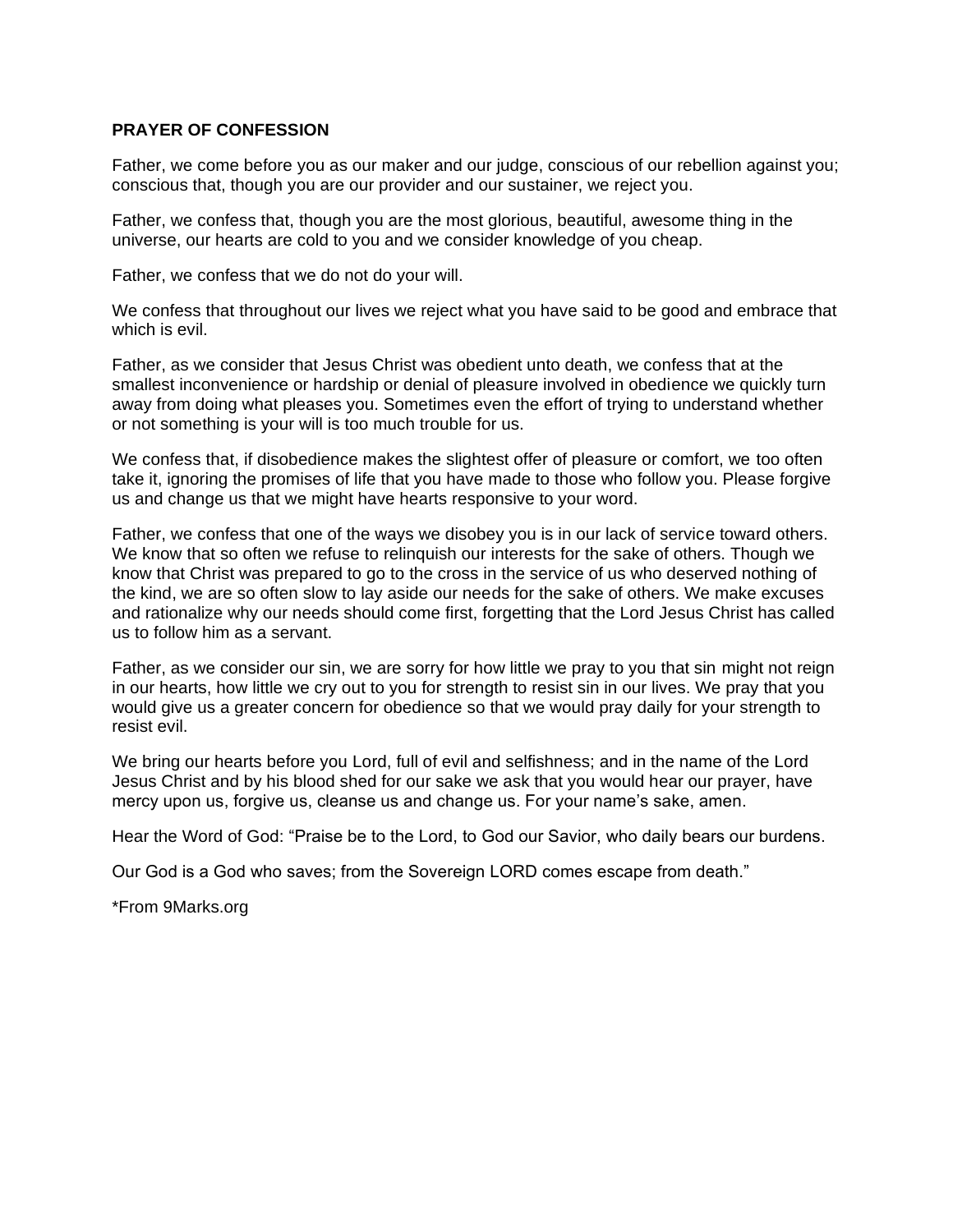## Our God Saves

#### Verse

In the name of the Father in the name of the Son In the name of the Spirit Lord we come We're gather'd together to lift up Your name To call on our Savior to fall on Your grace Hear the joyful sound of our offering As Your saints bow down as Your people sing We will rise with You lifted on Your wings And the world will see that

Chorus Our God saves our God saves There is hope in Your name Mourning turns to songs of praise Our God saves our God saves

CCLI Song # 4972837 Written by Brenton Brown, Paul Baloche © 2007 Thankyou Music (Admin. by Capitol CMG Publishing) Integrity's Hosanna! Music (Admin. by Capitol CMG Publishing (Integrity Music, David C Cook)) Leadworship Songs (Admin. by Capitol CMG Publishing (Integrity Music, David C Cook))

Genesis CCLI License # 2730695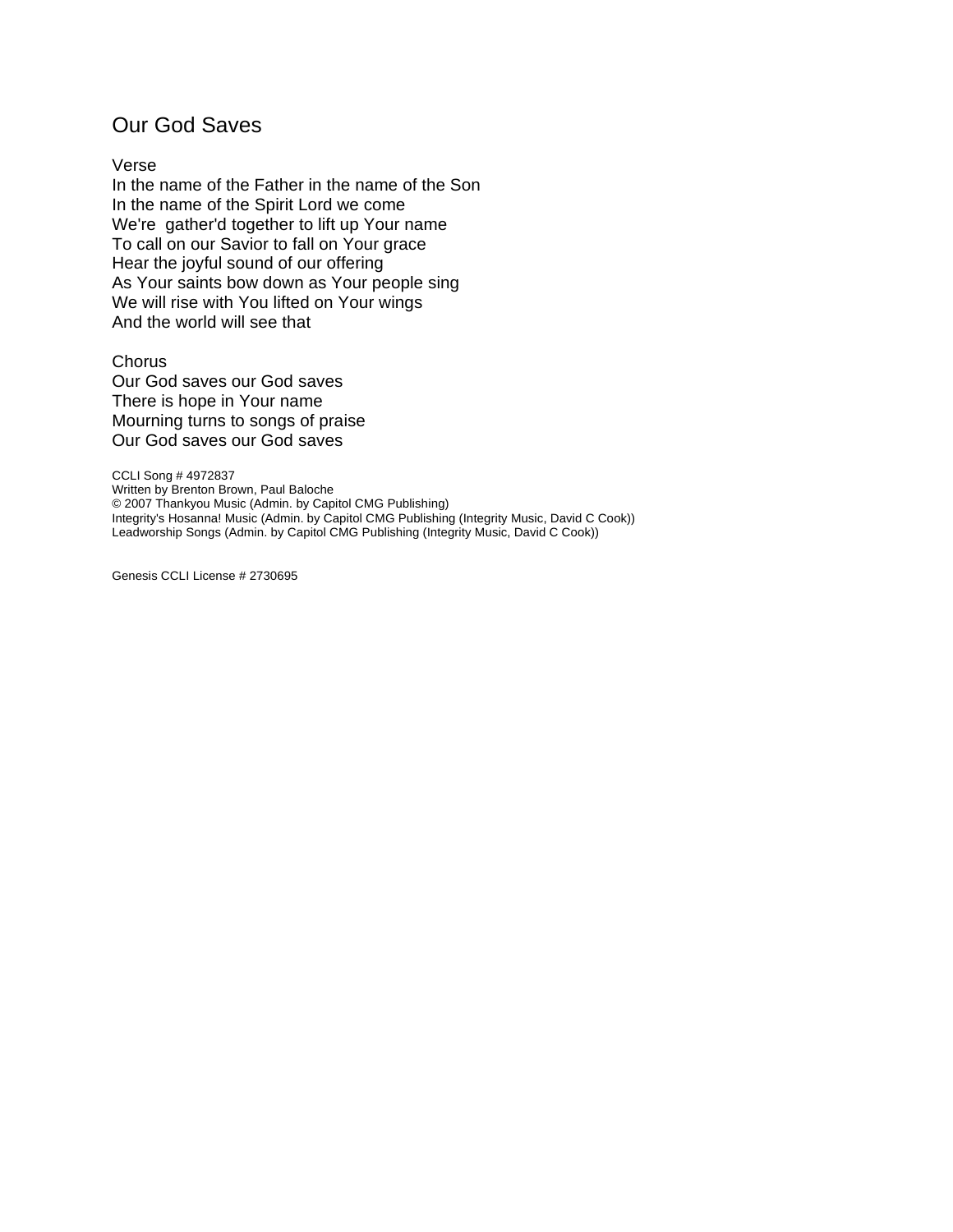## Come Thou Fount Of Every Blessing

#### Verse 1

Come Thou fount of ev'ry blessing Tune my heart to sing Thy grace Streams of mercy never ceasing Call for songs of loudest praise Teach me some melodious sonnet Sung by flaming tongues above Praise the mount I'm fixed upon it Mount of Thy redeeming love

#### Verse 2

Here I raise mine Ebenezer Hither by Thy help I'm come And I hope by Thy good pleasure Safely to arrive at home Jesus sought me when a stranger Wandering from the fold of God He to rescue me from danger Interposed His precious blood

#### Verse 3

O to grace how great a debtor Daily I'm constrained to be Let Thy grace Lord like a fetter Bind my wandering heart to Thee Prone to wander Lord I feel it Prone to leave the God I love Here's my heart Lord take and seal it Seal it for Thy courts above

#### Verse 4

O that day when freed from sinning I shall see Thy lovely face Clothed then in blood washed linen How I'll sing Thy sovereign grace Come, my Lord, no longer tarry, Take my ransomed soul away Send thine angels now to carry me to realms of endless day

CCLI Song # 108389 Written by John Wyeth, Robert Robinson © Words: Public Domain Music: Public Domain

Genesis CCLI License # 2730695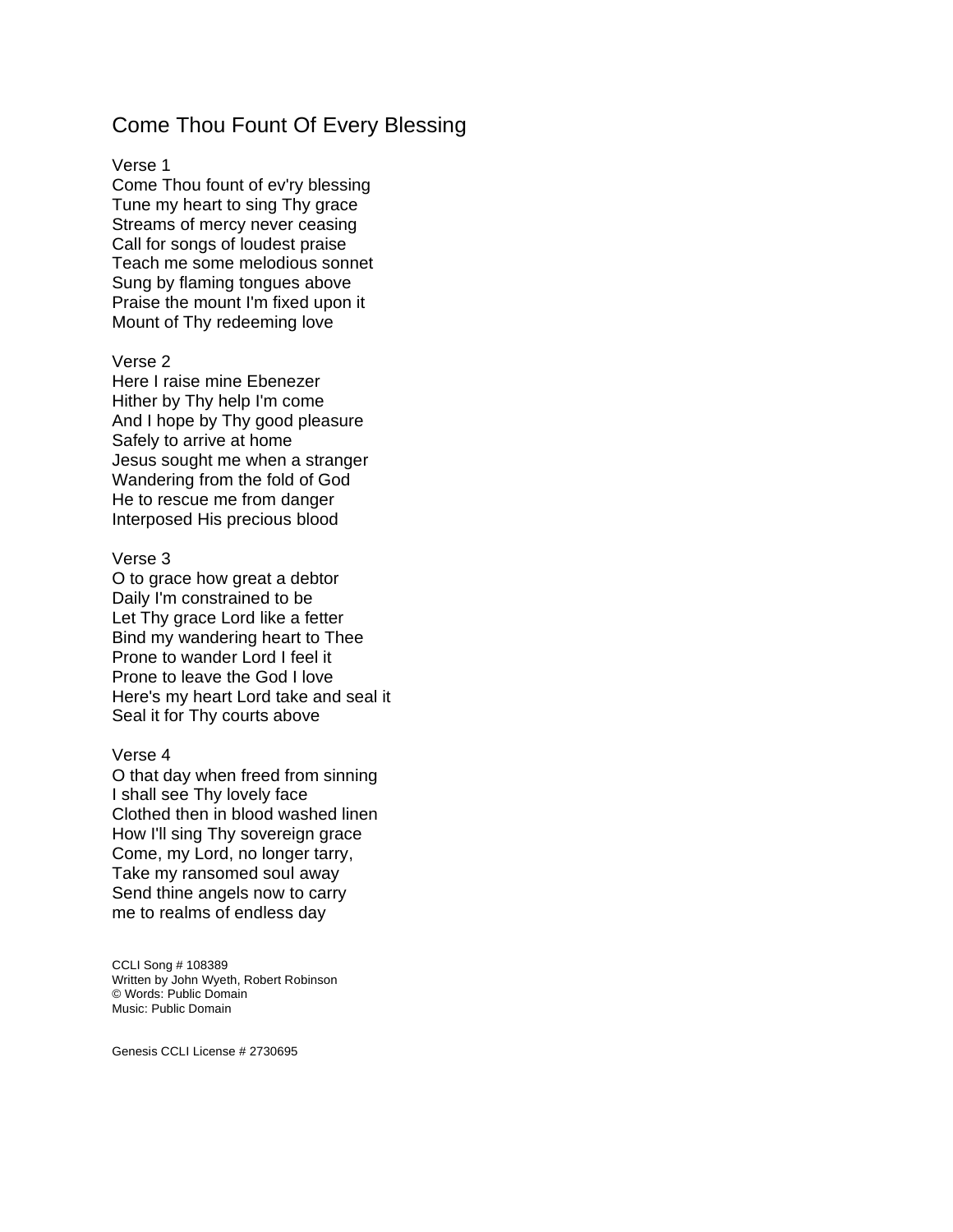## **Cornerstone**

Verse 1 My hope is built on nothing less Than Jesus' blood and righteousness I dare not trust the sweetest frame But wholly lean on Jesus' Name (REPEAT)

Chorus Christ alone cornerstone Weak made strong in the Saviour's love Through the storm He is Lord Lord of all

### Verse 2

When darkness seems to hide His face I rest on His unchanging grace In every high and stormy gale My anchor holds within the veil My anchor holds within the veil

#### Verse 3

When He shall come with trumpet sound Oh may I then in Him be found Dressed in His righteousness alone Faultless stand before the throne Faultless stand before the throne

CCLI Song # 6158927 Written by Edward Mote, Eric Liljero, Jonas Myrin, Reuben Morgan, William Batchelder Bradbury © 2011 Hillsong Music Publishing Australia (Admin. by Capitol CMG Publishing)

Genesis CCLI License # 2730695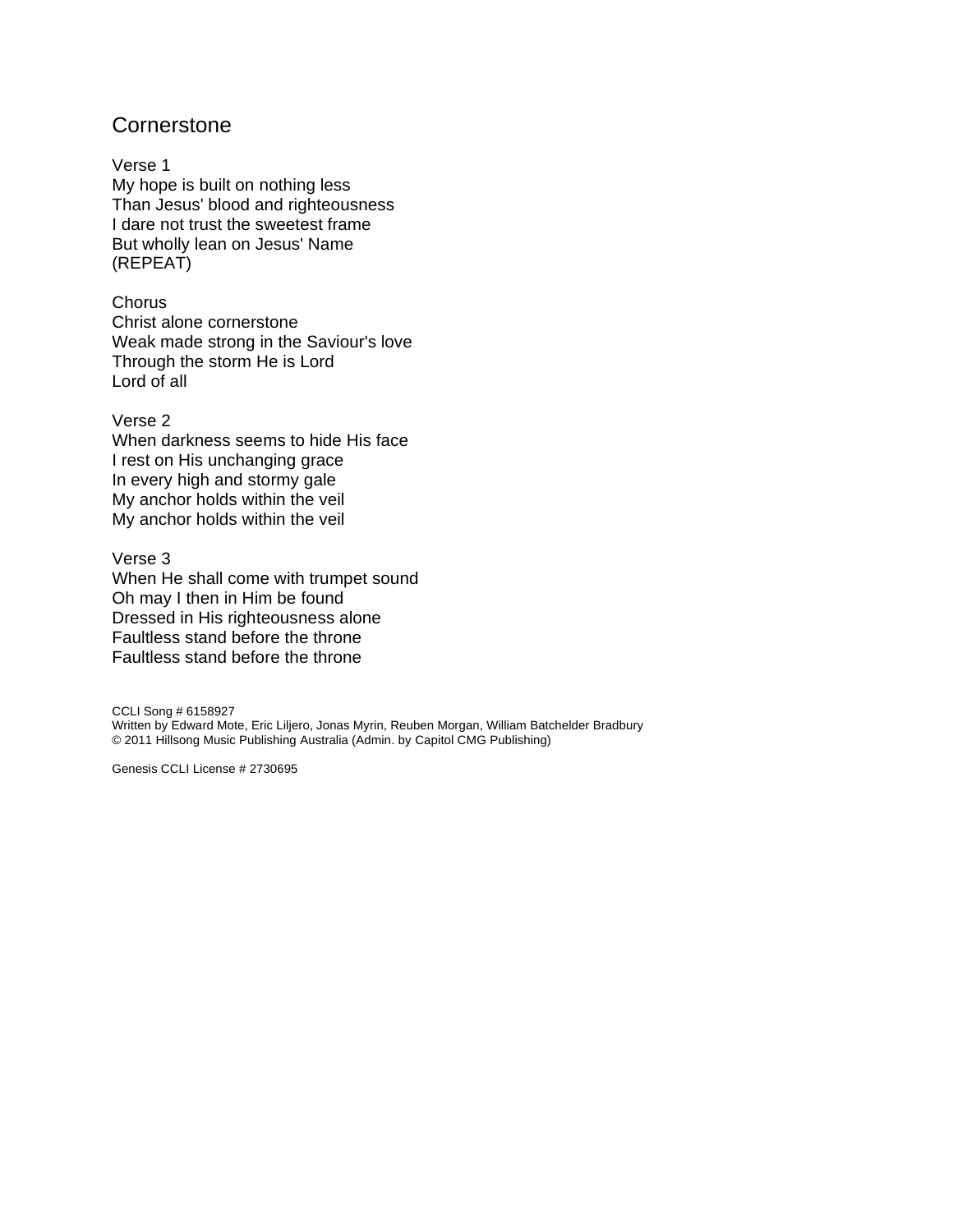## **DANGEROUS FREEDOM, PART 3 – RUN, FORREST, RUN 1 Corinthians 9:24-27**

### *"The Gospel at its core is about the One who identified with others for their salvation." D. A. Carson*

So, how are we to respond as Gospel shaped, Jesus serving, mission loving people to the events in our world?

| ÷       |  |  |
|---------|--|--|
| $\star$ |  |  |
| $\star$ |  |  |
| ÷       |  |  |

What was Paul's fear?

Paul shows us that the Christian life is like a \_\_\_\_\_\_\_\_\_\_\_\_\_\_\_\_\_\_\_\_, and we run to win the prize.

*Three keys to running well.*

**1. Focus on the \_\_\_\_\_\_\_\_\_\_\_\_\_\_\_\_\_\_\_\_\_\_\_\_\_\_\_\_\_\_\_\_\_\_**

What is the imperishable prize?

*Matthew 25:23 His master said to him, 'Well done, good and faithful servant. You have been faithful over a little; I will set you over much. Enter into the joy of your master.' (ESV)*

**2. \_\_\_\_\_\_\_\_\_\_\_\_\_\_\_\_\_\_\_\_\_\_\_\_\_\_\_\_\_\_\_\_\_\_\_\_\_ for the race**

What things are involved in our training?

**III. Run with \_\_\_\_\_\_\_\_\_\_\_\_\_\_\_\_\_\_\_\_\_\_\_\_\_\_\_\_\_\_\_\_** 

*Hebrews 12:1–2*

*[1] Therefore, since we are surrounded by so great a cloud of witnesses, let us also lay aside every weight, and sin which clings so closely, and let us run with endurance the race that is set before us, [2]*